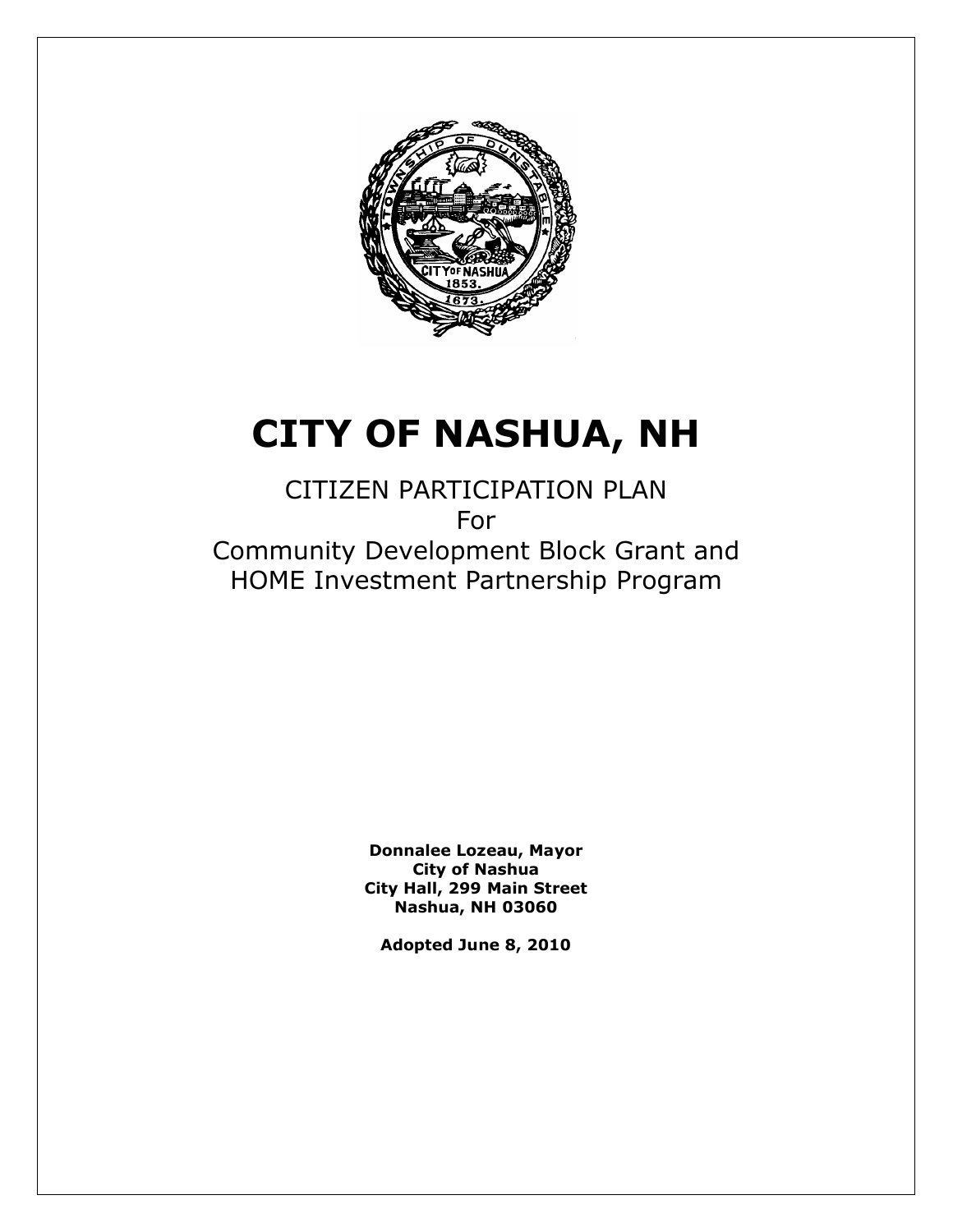#### **City of Nashua, New Hampshire Citizen Participation Plan for the 2010-2015 Consolidated Plan**

## **Background**

The City is required by the Department of Housing and Urban Development (HUD) to adopt a Citizen Participation Plan that sets forth the jurisdiction's policies and procedures for citizen participation (24 CFR 91.105) in the development of its Consolidated Plan, substantial amendments to the Consolidated Plan and performance reports. This Citizen Participation Plan is incorporated as part of the City's 2010-2015 Consolidated Plan.

HUD regulations indicate that when a jurisdiction has an existing citizen participation plan that meets earlier regulations, established under the Housing and Community Development Act of 1974, it may update such plan to meet the specifications for the Consolidated Plan. Nashua's Citizen Participation Plan must be updated to reflect the current requirements of 24 CFR 91.105.

## **Encouragement of Citizen Participation**

The City of Nashua encourages all of its citizens to participate in the development of its Consolidated Plan, Annual Action Plan, any substantial amendments to the Consolidated Plan and Consolidated Annual Performance and Evaluation Report (CAPER). The City will especially encourage participation by low and moderate-income persons, particularly those living in slum and blighted areas, as defined by HUD, and in areas where CDBG funds are proposed to be used by implementing the following strategies:

- 1. Hold meetings in low-income target neighborhoods. Particular focus will be paid to the neighborhoods known locally as the *Tree Streets* and *French Hill*. These neighborhoods have the highest density of low-income residents and include the following census tracks: 105, 107, 108 and parts of 104 and 106. Notices of public meetings affecting the residents of predominately low-income neighborhoods will be posted in locations easily accessible to the residents, translated into alternate languages as appropriate.
- 2. Conduct surveys by mail, phone or door-to-door techniques, ideally by bi-lingual persons and at a minimum provided in written format in alternate languages.
- 3. Use the internet to access those residents least likely or unable to participate in public hearings. The internet will provide convenient access for all residents to participate in the development of the above Plans.
- 4. When feasible, notify residents of Consolidated Plan activities through various media sources, such as local public access channel and social media, postings within target neighborhoods (local markets, community centers, etc).
- 5. Solicit views of non-profit and service agencies.
- 6. Hold public meetings at fully accessible locations. Additionally, the City will provide translation, hearing and/or vision impaired services with five (5) days advance notice to the Urban Programs Department.
- 7. Encourage the Nashua Housing Authority (NHA) and its tenants to participate in the development and implementation of the above Plans, along with other low income residents of targeted revitalization areas in which the developments are located. The City shall provide information to the NHA about relevant consolidated plan activities so that the NHA can make this information available at their annual public hearing.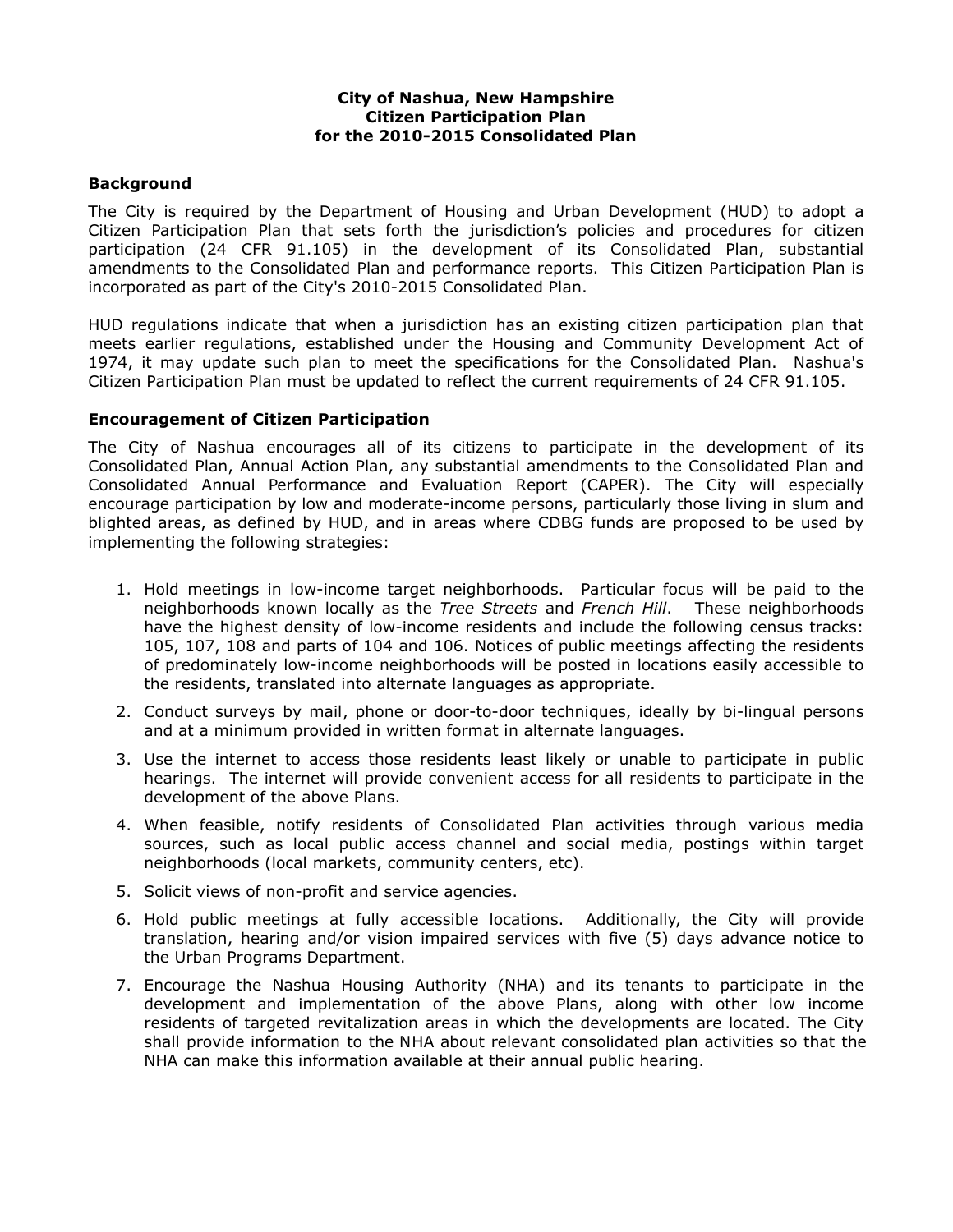## **Citizen comment on the citizen participation plan and amendments**

The City will provide citizens with a reasonable opportunity to comment on the original citizen participation plan and on substantial amendments to the citizen participation plan, and will make the citizen participation plan public. The comment period will be no less than 14 days following a public notice advertised in the *Telegraph*, the City's newspaper of general circulation. The citizen participation plan will be provided, upon request, in a format accessible to persons with disabilities.

## **Development of the Consolidated Plan**

Before the City adopts a Consolidated Plan, the City will make available to citizens, public agencies, and other interested parties information that includes the amount of assistance the jurisdiction expects to receive (including grant funds and program income) and the range of activities that may be undertaken, including the estimated amount that will benefit persons of low- and moderate-income. This information will be provided through public notices, posting to the City's website ([www.nashuanh.gov](http://www.nashuanh.gov)) and public hearings.

The City, through implementation of its federal programs (whether directly or through subrecipients), will minimize the displacement of individuals. On occasion, temporary relocation may be required for the health and safety of occupants. In those cases the City (or subrecipient) will assist the individual(s) in seeking temporary housing accommodations, provide an overview of services available and, if funds are available, offer financial assistance to offset the costs of temporary relocation. If the City provides, or proposes to provide, any CDBG, HOME, or other HUD-funded assistance to acquire, demolish, bring any existing housing units up to the minimum local health and building code requirements, or any action results in the direct permanent displacement of any legal resident(s), it will comply with the procedures, and provide the benefits, outlined in the Uniform Relocation Assistance and Real Property Acquisition Policies Act of 1970 (42 U.S.C. 4601), as amended; the implementing regulations issued by the Department of Transportation at 49 CFR 24; and Section 104(d) of the Housing and Community Development Act of 1974 [42 U.S.C. 5304(d)]. Prior to any action that will result in the displacement of any existing resident(s) of existing housing unit(s), the City will notify all affected residents of the intended displacement action, and the extent of the benefits that will be available to each impacted person as outlined in 42 U.S.C. 4601 and 5304(d), and 49 CFR 24.

The citizen participation plan also must set forth the jurisdiction's plans to minimize displacement of persons and to assist any persons displaced, specifying the types and levels of assistance the jurisdiction will make available (or require others to make available) to persons displaced, even if the jurisdiction expects no displacement to occur.

A notice will be advertised in the *Telegraph* to inform the public that a draft Consolidated Plan, or draft annual Action Plan is available to examine and is subject to public comment. The notification will provide a summary of the proposed Consolidated Plan, or annual Action Plan, and will describe the contents and purpose of the particular plan. The notice will also be posted on the City's home page ([www.nashuanh.gov](http://www.nashuanh.gov)) and on bulletin boards at the locations below. The public notice will state that copies of the particular Plan, in its entirety, will be available for review on the City's website and at the following locations for 30 days and that a reasonable number of free written copies will be provided to citizens and groups, as requested (unlimited electronic copies will provided) :

Community Development Division (CDD) Nashua Public Library City Clerk's Office City Hall Court Street City Hall City Hall 229 Main Street City Hall 229 Main Nashua, NH 03060 Nashua, NH 03060

Nashua, NH 03060 229 Main Street,  $1<sup>st</sup>$  floor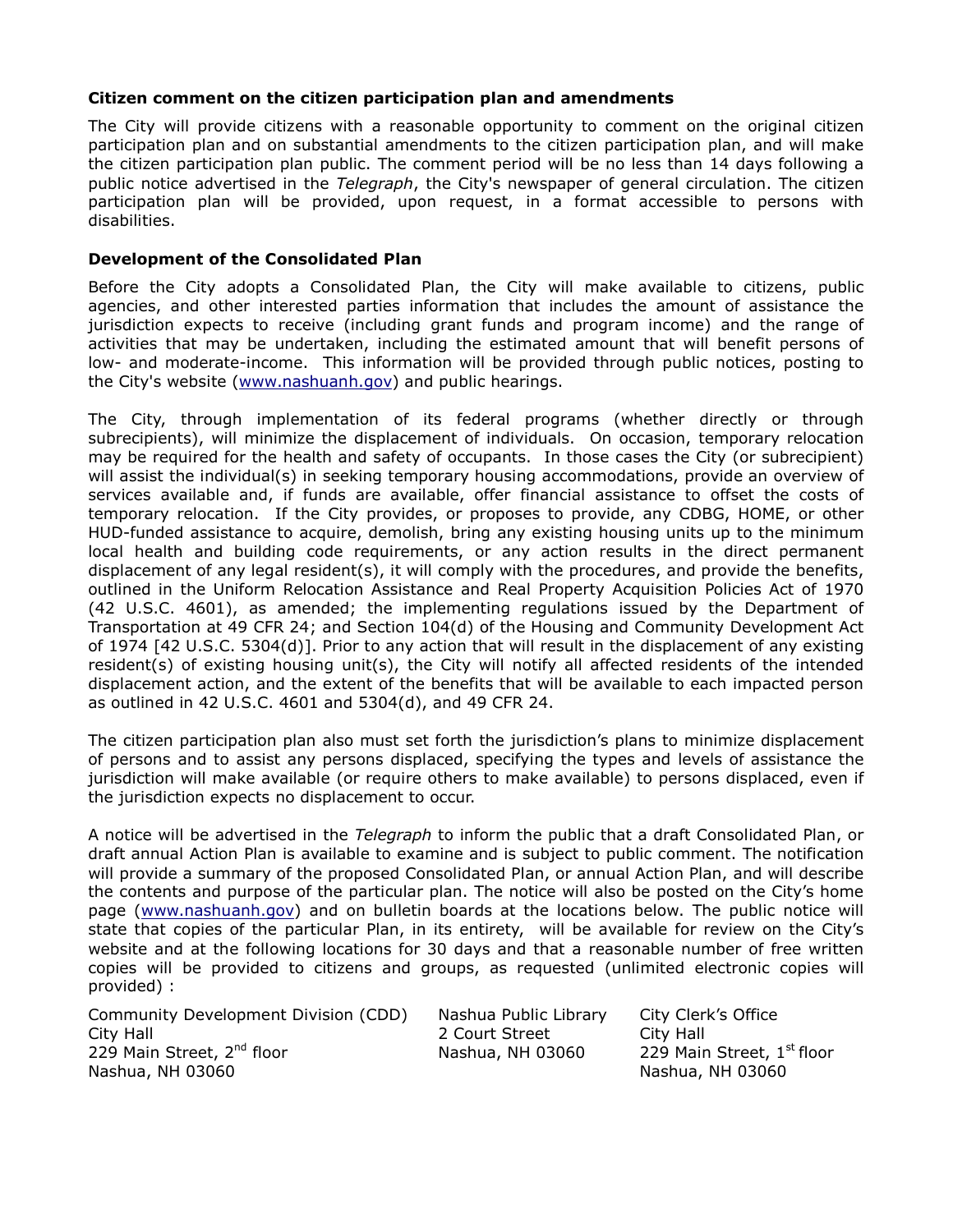At least one public hearing will be held during the development of the Consolidated Plan. Public hearings are discussed in more detail below. The City will consider any comments or views of citizens received in writing, or orally at the public hearings, in preparing the final consolidated plan. A summary of these comments or views, and a summary of any comments or views not accepted and the reasons therefore, shall be attached to the final consolidated plan.

## **Amendments**

HUD requires jurisdictions to define what constitutes a substantial amendment. When a substantial amendment is proposed, HUD further requires certain standards be met, such as comment periods and public hearings. The City defines a substantial amendment to the Consolidated Plan or annual Action Plan as a change in the use funds from one eligible activity to another that is greater than 30% of the HOME program funds and 20% of the CDBG program funds. Substantial amendments to the Plan must be authorized by the Board of Aldermen and submitted to HUD by the Mayor. The public will also be notified by advertising the amendment in the local newspaper. The advertising of the substantial amendment will begin a 30-day citizen review and comment period. The City will consider any comments or views of citizens received in writing or orally during the comment period. A summary of these comments or views, and a summary of any comments or views not accepted and the reasons therefore, shall be attached tot the substantial amendment of the consolidated plan. The amendment will then be submitted to HUD and made available at the Nashua Public Library, City Clerk's Office, and the CDD. The Mayor, as the Certifying Official, will submit a letter to HUD authorizing the amendment after the thirtyday comment period and will implement the amendment at that time.

Minor amendments (which do not require a 30-day comment period or public hearing) may be made from time to time, including a change in the goal, priority, or activity of the Consolidated Plan; carrying out an activity, using funds from any program covered by the Consolidated Plan (including program income), not previously covered in the Action Plan; or changes to the purpose, scope, location, or beneficiaries of an activity included in the annual Action Plan.

Minor amendments must be authorized by the Board of Aldermen and submitted to HUD by the Mayor. Amendments will be made public through posting at the City Clerk's Office, the Public Library and on the City's website. Amendments involving at least \$25,000 will also be advertised in the local newspaper. The amendment may be implemented immediately after Board of Aldermen approval. A list of amendments will be submitted to HUD each quarter.

# **Performance Reports**

At the end of each program year, a Comprehensive Annual Performance and Evaluation Report (CAPER) must be submitted to HUD by September 30th. The CAPER gives an actual account of activities and details how the City maintained and expended funds for that program year.

Upon completion of the CAPER, the City will make the report available to the general public for a fifteen (15) day review and comment period. Any public comments will be included in the CAPER submitted to HUD. The City will provide a notice in the local newspaper for the availability of the CAPER, which will begin the fifteen-day review and comment period. A public notice will be advertised at least one week in advance, and published on two occasions prior to the review period. The notice and the draft CAPER will also be made available to the public through the City's website. A summary of these comments or views shall be attached to the performance report.

# **Public Hearings**

The City will provide at least two (2) public hearings during the program year. The first hearing will be during the development of Consolidated Plan, prior to the publication of the proposed Plan. This purpose of the first hearing is to obtain citizen input on past performance and future needs. It will also provide an opportunity to respond to proposals and questions related to CDBG and the HOME Investment Partnership Program. This public hearing will take place early in the calendar year.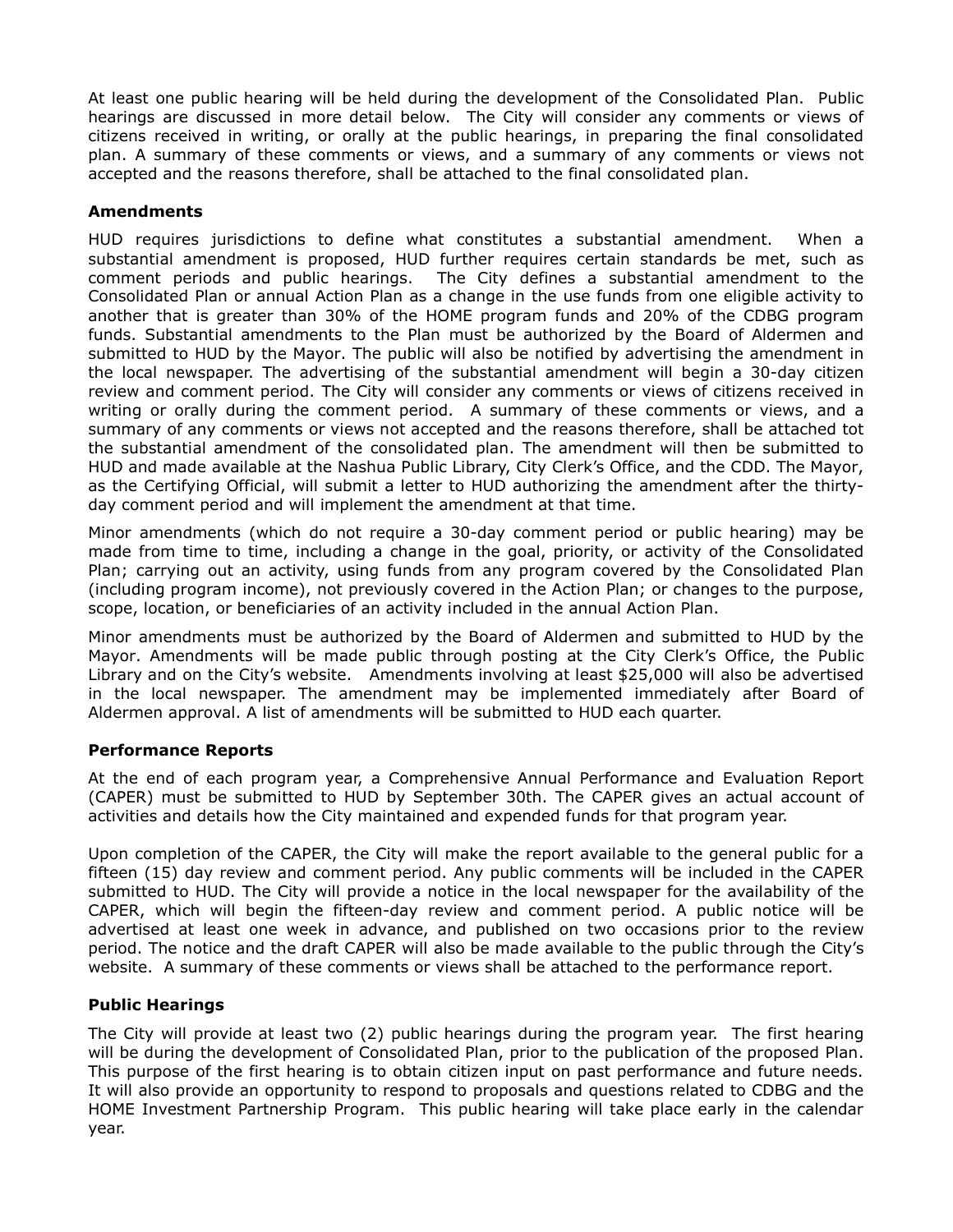A second public hearing will be held when the Draft Annual Action Plan (and/or Consolidated Plan) has been completed and has been advertised to provide the required 30-day public review and comment period.

In the course of developing their recommendation for a spending plan, the Board of Aldermen's Human Affairs Committee may hold additional public meetings to provide information on the solicitation of proposals and to review all proposals under consideration. All public meetings of this nature will be advertised in accordance with the applicable provisions of the New Hampshire Access to Governmental Records and Meetings Law (RSA 91-A), including postings of public notice of the meeting.

All public hearings will be advertised by publication no later than two weeks prior to the hearing date in the *Telegraph* and posted on the City's website. The City will consider any comments or views of citizens received in writing or orally at a public hearing. Each hearing will be held in the evening at facilities that are handicapped accessible. Locations may include City Hall, the Nashua Senior Center, various schools and the Nashua Public Library. All of these locations are convenient to potential and actual beneficiaries, and will accommodate persons with disabilities. Each public hearing notice will include the availability of an interpreter if a significant number of non-English speaking or hearing-impaired persons are expected to participate at the hearing. If notified at least five (5) days in advance of the hearing, the City will provide translation, vision or hearing impaired services as needed. Each public hearing notice will indicate this policy and provide a telephone number to contact the City.

## **Availability and Access to Records**

The consolidated plan, substantial amendments, and the performance report will be available to the public, including the availability of materials in a form accessible to persons with disabilities, upon request. These materials may be provided in written or electronic format, both on the City's website and directly if requested.

The City will provide citizens, public agencies, and other interested parties access to information and records relating to the consolidated plan and the use of assistance under the programs covered by this part during the preceding five years. Citizens must allow the City fourteen (14) calendar days to compile the information requested.

## **Technical Assistance**

The City encourages requests from new or inexperienced agencies that represent low- and moderate- income individuals. The City will offer technical assistance each year upon the release of the annual CDBG application for funding. The scheduled technical assistance workshop will be included in the public notice of availability of funding applications, advertised in the *Telegraph*. All agencies who request an application will be notified directly via e-mail or telephone and encouraged to attend. Additionally the workshop will be posted on the City's website. This assistance shall not include the provision of funds to the groups.

## **Complaints**

Citizens with complaints related to the Consolidated Plan, amendments, and the annual performance report must submit the complaint(s) in writing to:

Community Development Division ATTN: Urban Programs Manager City Hall 229 Main Street, 2<sup>nd</sup> floor Nashua, NH 03060